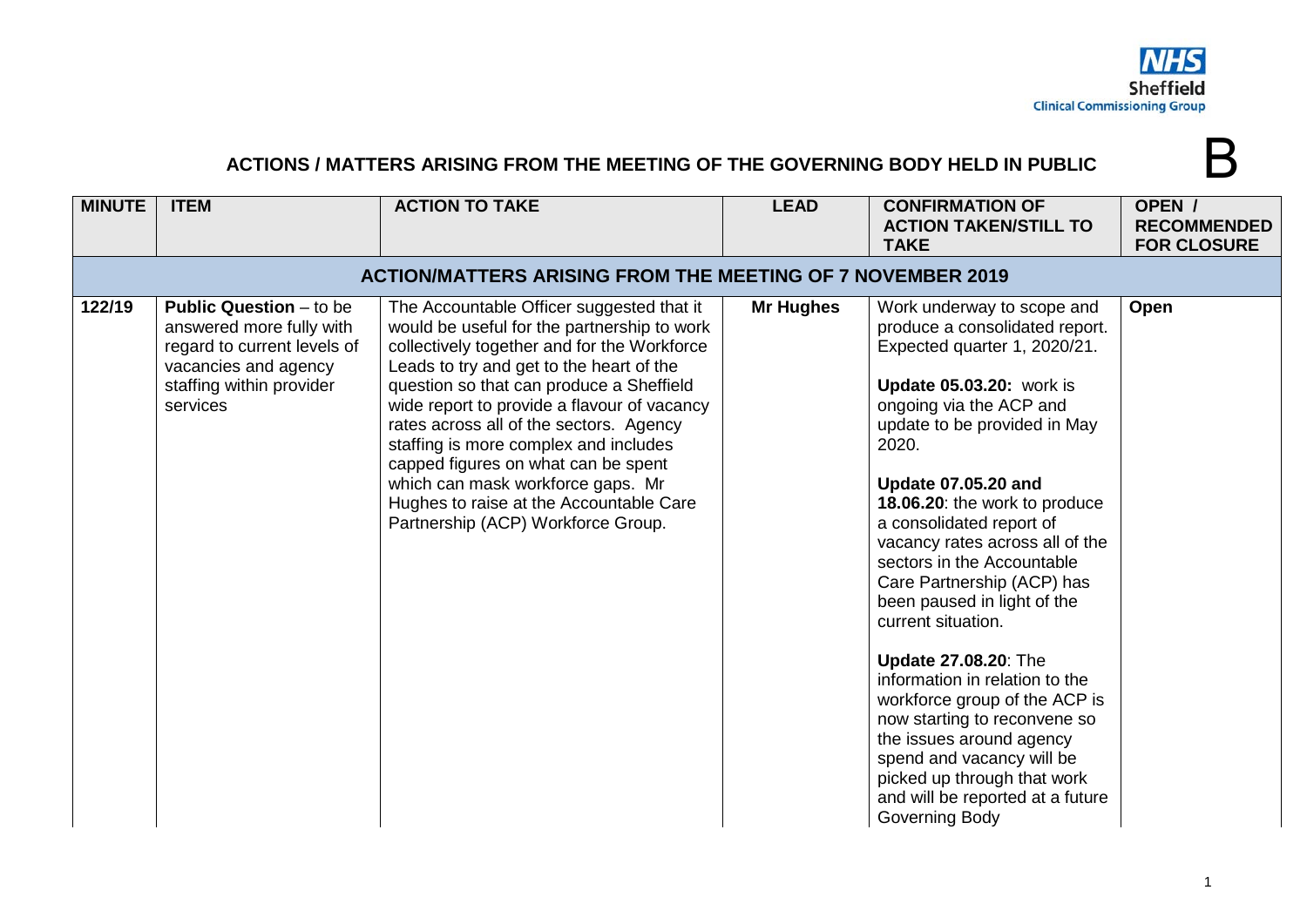| <b>MINUTE</b> | <b>ITEM</b>                                                                                 | <b>ACTION TO TAKE</b>                                                                                                                                                                                                                        | <b>LEAD</b>                                     | <b>CONFIRMATION OF</b><br><b>ACTION TAKEN/STILL TO</b><br><b>TAKE</b>                                                                                                                                                                                                                                                                                                                        | OPEN /<br><b>RECOMMENDED</b><br><b>FOR CLOSURE</b> |  |  |  |
|---------------|---------------------------------------------------------------------------------------------|----------------------------------------------------------------------------------------------------------------------------------------------------------------------------------------------------------------------------------------------|-------------------------------------------------|----------------------------------------------------------------------------------------------------------------------------------------------------------------------------------------------------------------------------------------------------------------------------------------------------------------------------------------------------------------------------------------------|----------------------------------------------------|--|--|--|
|               | <b>ACTION/MATTERS ARISING FROM THE MEETING OF 9 JANUARY 2020</b>                            |                                                                                                                                                                                                                                              |                                                 |                                                                                                                                                                                                                                                                                                                                                                                              |                                                    |  |  |  |
| 13/20         | <b>Performance, Quality</b><br>and Outcomes Report:<br><b>Position Statement</b><br>Month 8 | Explore how to facilitate the request that<br>intelligence from practices on the<br>appropriateness of bookings be collected<br>in order that systematic experience could<br>be fed back to YAS to inform the<br>development of the service. | <b>Mr Hughes</b>                                | Work underway to design<br>feedback from practices into<br>service developments with<br>YAS and report to be<br>submitted to Governing Body<br>in May 2020.                                                                                                                                                                                                                                  | Open                                               |  |  |  |
|               |                                                                                             | Thought to be given as to how to record<br>demand in primary care which is important<br>for resilience. Previously data was<br>collected from "spotter" practices to look at<br>the demand and the potential indicator for<br>A&E activity.  | <b>Mr Hughes</b><br>(Ms Howcroft/<br>Ms Clewes) | Update 07.05.20: This work<br>has been paused in light of the<br>current situation.<br><b>Update 10.06.20 and</b><br>18.06.20 Both these actions<br>are still paused in light of the<br>current situation<br>Update 27.08.20: Work is still<br>underway, in light of the other<br>requests within primary care,<br>that data has not been taken<br>forward, but this will now be<br>explored | Open                                               |  |  |  |
|               | <b>ACTION/MATTERS ARISING FROM THE MEETING OF 5 MARCH 2020</b>                              |                                                                                                                                                                                                                                              |                                                 |                                                                                                                                                                                                                                                                                                                                                                                              |                                                    |  |  |  |
| 36/20         | <b>Operational Plan</b><br>including<br>Commissioning<br><b>Intentions (CIs)</b>            | Work to be undertaken to ensure that the<br>public facing documents are easier for the<br>public to digest.                                                                                                                                  | <b>Ms Doherty</b><br>(Ms Ettridge)              | <b>Update 07.05.20 and</b><br>18.06.20: This work has been<br>paused in light of the current<br>situation.<br>Update 24.07.20: This work is<br>still paused. The CIs are now                                                                                                                                                                                                                 | Open                                               |  |  |  |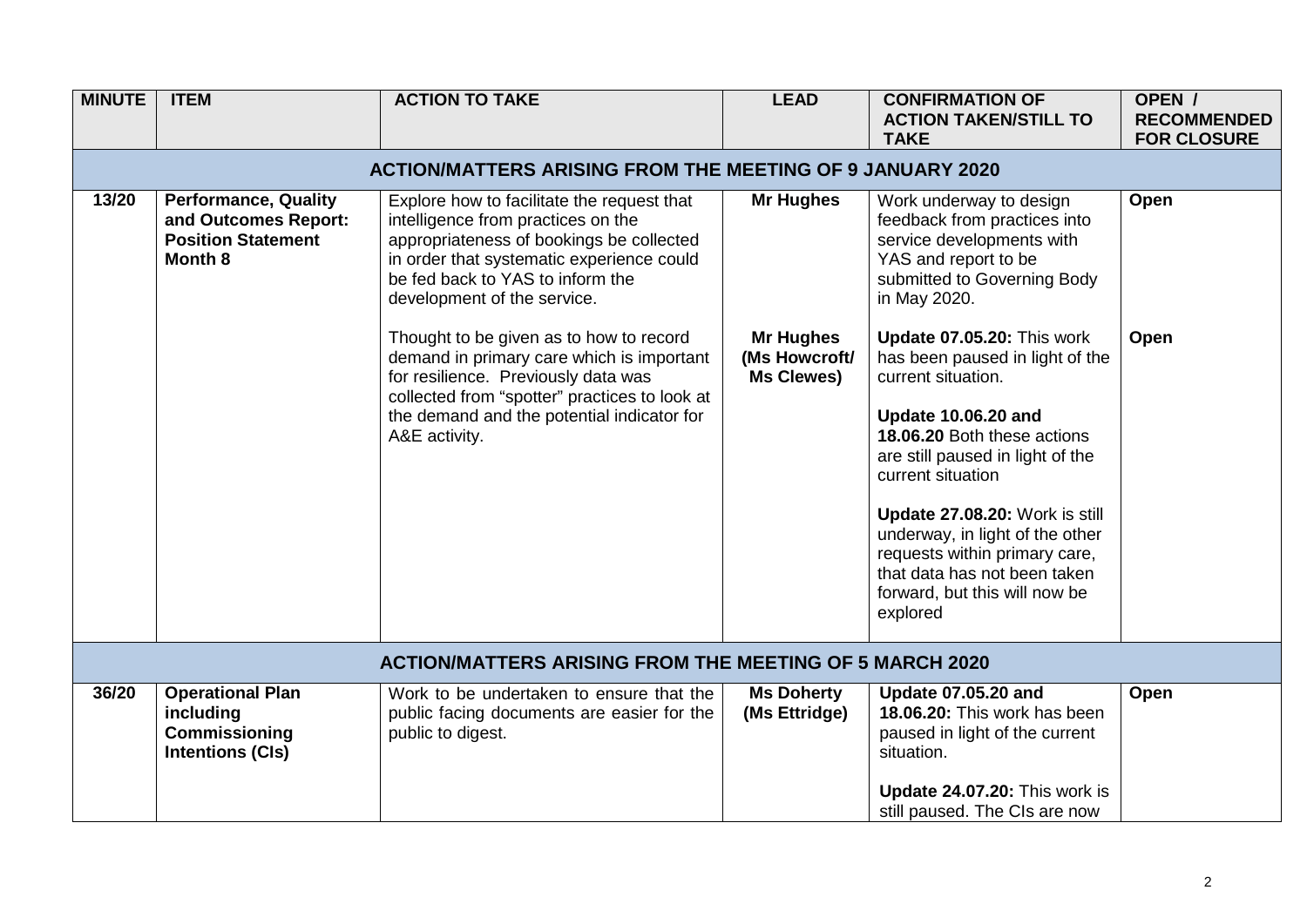| <b>MINUTE</b>                                                  | <b>ITEM</b>                                | <b>ACTION TO TAKE</b>                                                                                                                                                                                                                      | <b>LEAD</b>                     | <b>CONFIRMATION OF</b><br><b>ACTION TAKEN/STILL TO</b><br><b>TAKE</b>                                                                                                                                                                                                                                                                                                                                                                                | OPEN /<br><b>RECOMMENDED</b><br><b>FOR CLOSURE</b> |  |
|----------------------------------------------------------------|--------------------------------------------|--------------------------------------------------------------------------------------------------------------------------------------------------------------------------------------------------------------------------------------------|---------------------------------|------------------------------------------------------------------------------------------------------------------------------------------------------------------------------------------------------------------------------------------------------------------------------------------------------------------------------------------------------------------------------------------------------------------------------------------------------|----------------------------------------------------|--|
|                                                                |                                            |                                                                                                                                                                                                                                            |                                 | being updated following the<br>first phase of Covid and public<br>friendly communications will<br>be produced once signed off                                                                                                                                                                                                                                                                                                                        |                                                    |  |
|                                                                |                                            |                                                                                                                                                                                                                                            | Mr Hughes /<br><b>Ms Buchan</b> | Update 06.08.20: Work is still<br>ongoing and we have a<br>version of the revised set of<br>commissioning intentions and<br>priorities which will be<br>discussed in private<br>Governing Body and produced<br>once signed off<br>Update 25.08.20: public<br>friendly versions will be<br>prepared once the<br>Commissioning Intentions are<br>approved<br>Commissioning Intentions is<br>on the September agenda as<br>part of the Phase 3 planning |                                                    |  |
| <b>ACTION/MATTERS ARISING FROM THE MEETING OF 18 JUNE 2020</b> |                                            |                                                                                                                                                                                                                                            |                                 |                                                                                                                                                                                                                                                                                                                                                                                                                                                      |                                                    |  |
| 78/20(j))                                                      | <b>Feedback from Lay</b><br><b>Members</b> | Contact the Chair of Healthwatch Sheffield<br>to discuss attendance at the Task and<br>Finish Group that had been set up to look<br>at what had happened on equality and<br>engagement during the crisis and the next<br>phase of the work | <b>Professor</b><br>Gamsu       | Oral update to be given at<br><b>August Governing Body</b><br>meeting<br>Update 06.08.20: Papers on<br>equalities to Governing Body<br>to be shared with Chair of<br>Healthwatch at an earlier                                                                                                                                                                                                                                                       | <b>Recommended</b><br>for closure                  |  |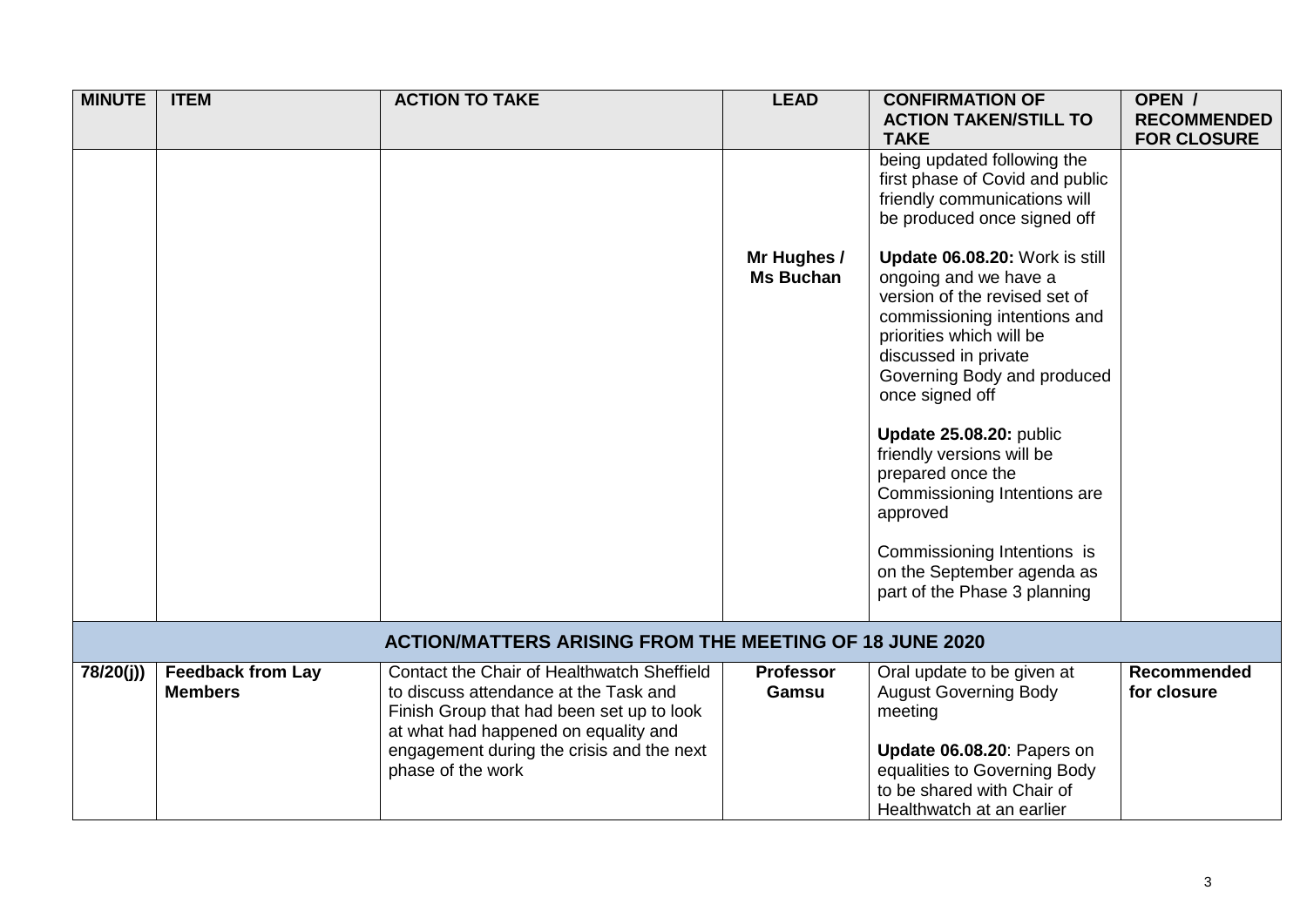| <b>MINUTE</b> | <b>ITEM</b>                                             | <b>ACTION TO TAKE</b>                                                                                                                                                                                                                                                                            | <b>LEAD</b>      | <b>CONFIRMATION OF</b><br><b>ACTION TAKEN/STILL TO</b><br><b>TAKE</b>                                                                                                                                                                                                                                                                                                                                                                                                                          | OPEN /<br><b>RECOMMENDED</b><br><b>FOR CLOSURE</b> |
|---------------|---------------------------------------------------------|--------------------------------------------------------------------------------------------------------------------------------------------------------------------------------------------------------------------------------------------------------------------------------------------------|------------------|------------------------------------------------------------------------------------------------------------------------------------------------------------------------------------------------------------------------------------------------------------------------------------------------------------------------------------------------------------------------------------------------------------------------------------------------------------------------------------------------|----------------------------------------------------|
|               |                                                         |                                                                                                                                                                                                                                                                                                  |                  | stage than with submission of<br>formal meeting papers                                                                                                                                                                                                                                                                                                                                                                                                                                         |                                                    |
| 83/20         | <b>Patient Safety, Quality</b><br>and Experience Report | Seek clarity on the routes for dentistry<br>support in care homes                                                                                                                                                                                                                                | <b>Mr Windle</b> | <b>Update 24.08.20: The CCG</b><br>links with dentistry via the<br>ROCS team in Sheffield.<br>(Residential Oral Care<br>Sheffield) - each care home<br>with a named dentist who<br>attends their home to provide<br>oral care for residents. There<br>is also a training programme<br>attached for staff in homes to<br>attend. Majority of homes are<br>signed up to ROCS and where<br>they aren't they have a<br>different service and is<br>monitored through our care<br>home quality team | <b>Recommended</b><br>for closure                  |
| 84/20         | <b>Safeguarding (SG)</b><br><b>Assurance Report</b>     | Raise the concern raised by the GPs that<br>the refusal from practices to allow<br>midwives to access their premises could<br>have an impact on pregnant women as it<br>was recommended that pregnant women<br>from 16 weeks to 32 weeks of pregnancy<br>should receive a whooping cough vaccine | <b>Mr Windle</b> | Discussions continue with<br>Midwifery and each GP<br>practice is being risk assessed<br>for service delivery. This is<br>being led in discussions with<br>Sapphire Johnson under<br><b>Children's Commissioning</b><br>Update 06.08.20: Discussions<br>are ongoing with a<br>recommendation to bring back<br>to September for further clarity<br><b>Update 24.08.20: The SG</b>                                                                                                               | Open                                               |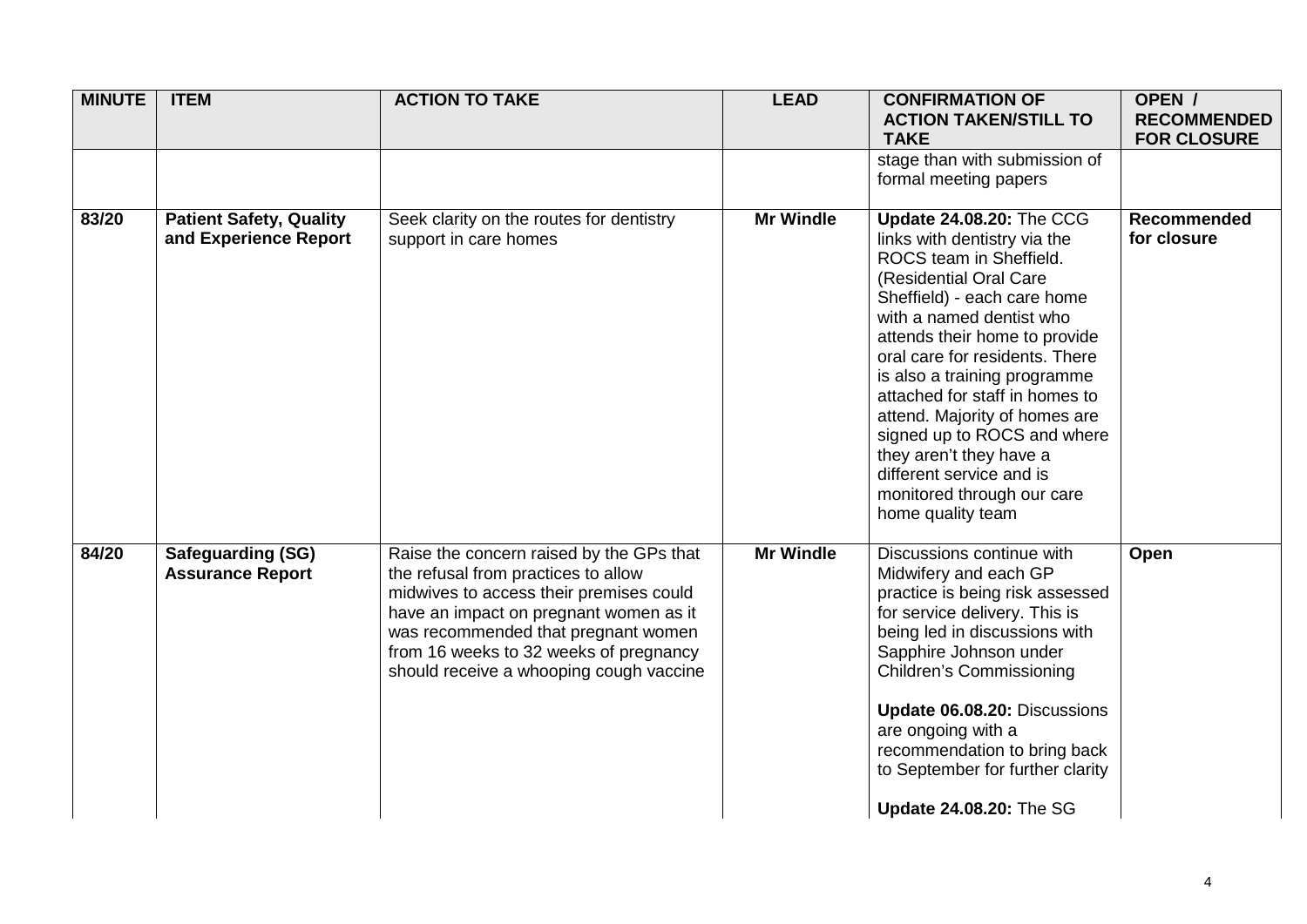| <b>MINUTE</b> | <b>ITEM</b>          | <b>ACTION TO TAKE</b>                                                                                                                                                                                                                                             | <b>LEAD</b>        | <b>CONFIRMATION OF</b><br><b>ACTION TAKEN/STILL TO</b><br><b>TAKE</b>                                                                                                                                                                                                                                                                                                                                                                  | OPEN /<br><b>RECOMMENDED</b><br><b>FOR CLOSURE</b> |
|---------------|----------------------|-------------------------------------------------------------------------------------------------------------------------------------------------------------------------------------------------------------------------------------------------------------------|--------------------|----------------------------------------------------------------------------------------------------------------------------------------------------------------------------------------------------------------------------------------------------------------------------------------------------------------------------------------------------------------------------------------------------------------------------------------|----------------------------------------------------|
|               |                      | Look at how to include an oversight of the<br>Safeguarding Board performance report<br>into our quality reporting through QAC,<br>especially with a view to seeking clarity as<br>to whether there would be sufficient<br>capacity to meet demand if there was an | <b>Mr Windle</b>   | team have researched the<br>issues and it appears to be<br>some isolated cases<br>particularly primary care<br>satellite practices. SG team is<br>discussing with both primary<br>care and Maternity<br>commissioners for ongoing<br>monitoring.<br>This is being discussed at the<br>Safeguarding Board - The<br>current Safeguarding<br>Dashboard for Children and<br>Adults is going to be adapted<br>so that this can be shared at | <b>Recommended</b><br>for closure                  |
|               |                      | increase in safeguarding referrals and<br>cases of domestic abuse once lockdown<br>restrictions were lifted                                                                                                                                                       |                    | Governing Body. Deadline<br>September 2020<br>Update 06.08.20: This will<br>be discussed at the next<br>QAC and report to<br>Governing Body in<br>September as a substantive<br>agenda item<br><b>Update 24.08.20: The</b><br>Safeguarding performance<br>report will be included in the<br>next Governing Body report                                                                                                                 |                                                    |
| 96/20         | <b>Patient Story</b> | Deputy Director of Communications to<br>pass on thanks from Governing Body to<br>FaithStar                                                                                                                                                                        | <b>Ms Ettridge</b> | Update 25.08.20: Completed                                                                                                                                                                                                                                                                                                                                                                                                             | Recommended<br>for closure                         |